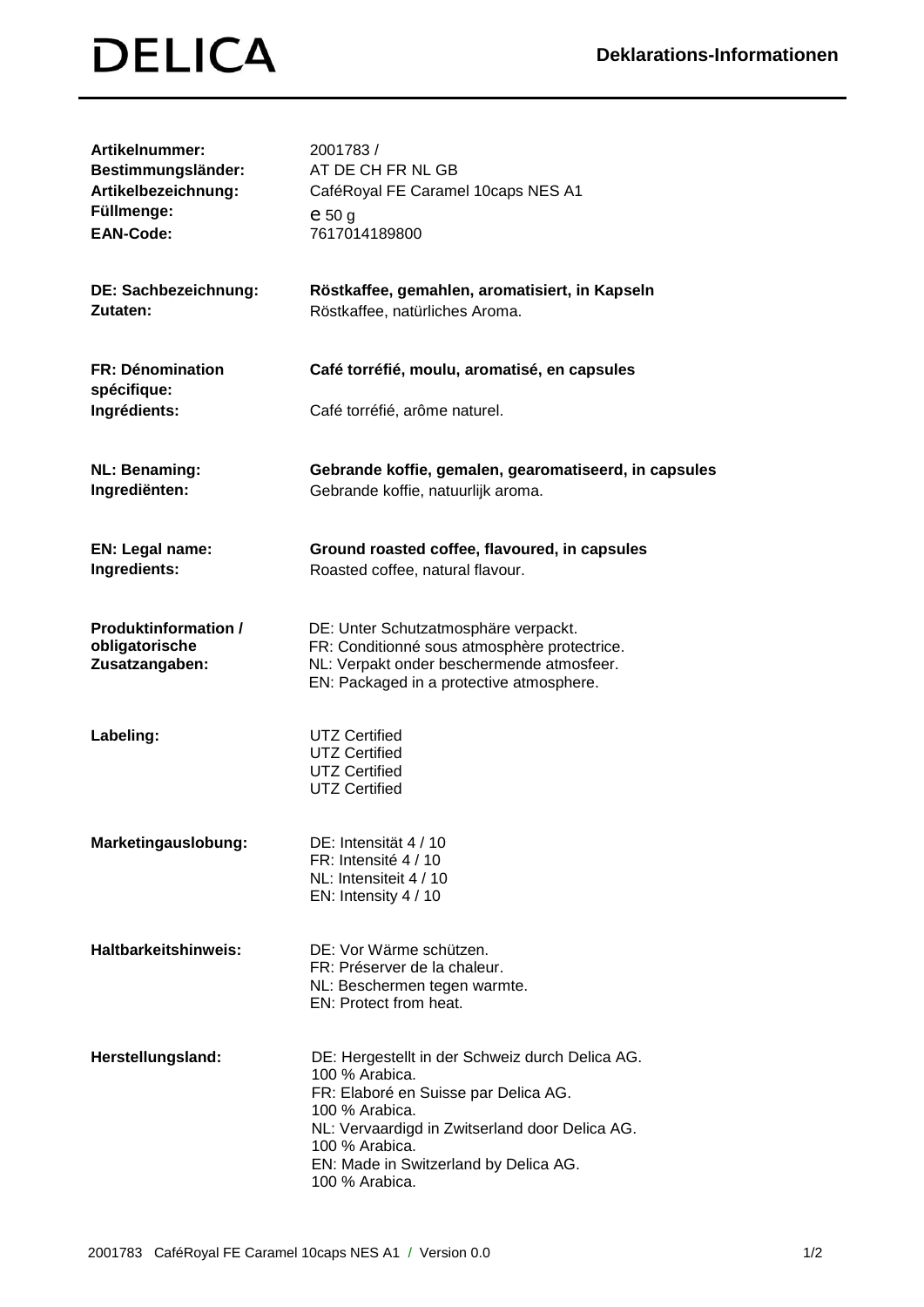

**Swissness** ja

Gültig ab: 27.07.2018 Visum: SHU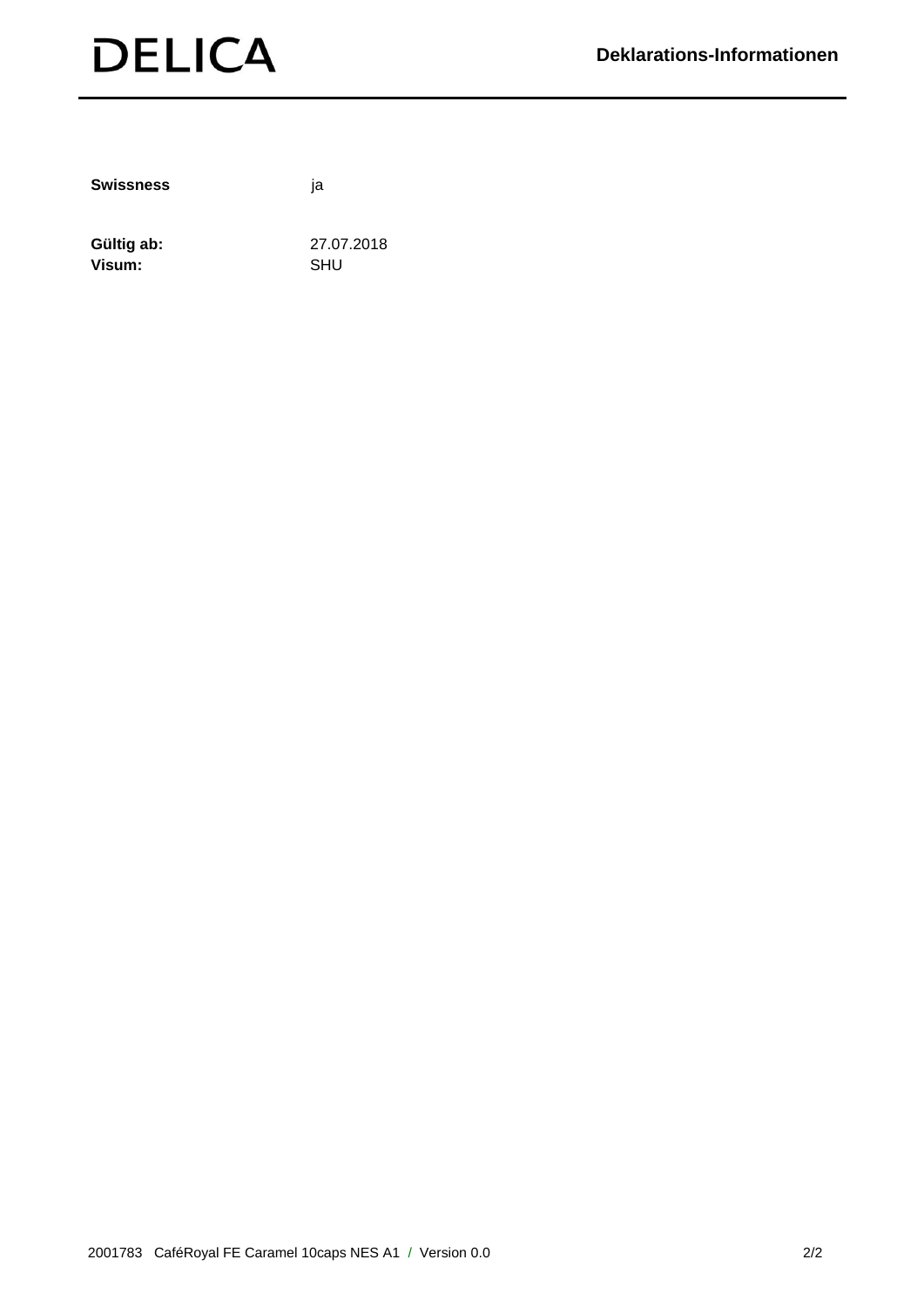| Artikelnummer:                                                  | 2002387/                                                                                                                                                                                                                                                               |
|-----------------------------------------------------------------|------------------------------------------------------------------------------------------------------------------------------------------------------------------------------------------------------------------------------------------------------------------------|
| Artikelbezeichnung:<br>Füllmenge:                               | CaféRoyal FE Chocolate 10caps NES A1<br>$e_{50}$ g                                                                                                                                                                                                                     |
| DE: Sachbezeichnung:<br>Zutaten:                                | Röstkaffee, gemahlen, aromatisiert, in Kapseln<br>Röstkaffee+, natürliches Aroma.                                                                                                                                                                                      |
| <b>FR: Dénomination</b><br>spécifique:<br>Ingrédients:          | Café torréfié, moulu, aromatisé, en capsules<br>Café torréfié+, arôme naturel.                                                                                                                                                                                         |
| EN: Legal name:<br>Ingredients:                                 | Ground roasted coffee, flavoured, in capsules<br>Roasted coffee+, natural flavour.                                                                                                                                                                                     |
| <b>IT: Denominazione</b><br>specifica:<br>Ingredienti:          | Caffè torrefatto, macinato, aromatizzato, in capsule<br>Caffè torrefatto+, aroma naturale.                                                                                                                                                                             |
| <b>NL: Benaming:</b><br>Ingrediënten:                           | Gebrande koffie, gemalen, gearomatiseerd, in capsules<br>Gebrande koffie+, natuurlijk aroma.                                                                                                                                                                           |
| <b>Produktinformation /</b><br>obligatorische<br>Zusatzangaben: | DE: Unter Schutzatmosphäre verpackt.<br>FR: Conditionné sous atmosphère protectrice.<br>EN: Packaged in a protective atmosphere.<br>IT: Confezionato in atmosfera protettiva.<br>NL: Verpakt onder beschermende atmosfeer.                                             |
| Marketingauslobung:                                             | +Rainforest Alliance Certified<br>www.ra.org<br>DE: Intensität 4/10                                                                                                                                                                                                    |
|                                                                 | FR: Intensité 4/10<br>EN: Intensity 4/10<br>IT: Intensità 4/10<br>NL: Intensiteit 4/10                                                                                                                                                                                 |
| <b>Haltbarkeitshinweis:</b>                                     | DE: Vor Wärme schützen.<br>FR: Préserver de la chaleur.<br>EN: Protect from heat.<br>IT: Conservare al riparo dal calore.<br>NL: Beschermen tegen warmte.                                                                                                              |
| Herstellungsland:                                               | DE: Hergestellt in der Schweiz durch Delica AG.<br>DE: Hergestellt in der Schweiz mit Rohstoffen anderer Herkunft.<br>100 % Arabica.<br>FR: Elaboré en Suisse par Delica AG.<br>FR: Elaboré en Suisse avec des matières premières d'autres origines.<br>100 % Arabica. |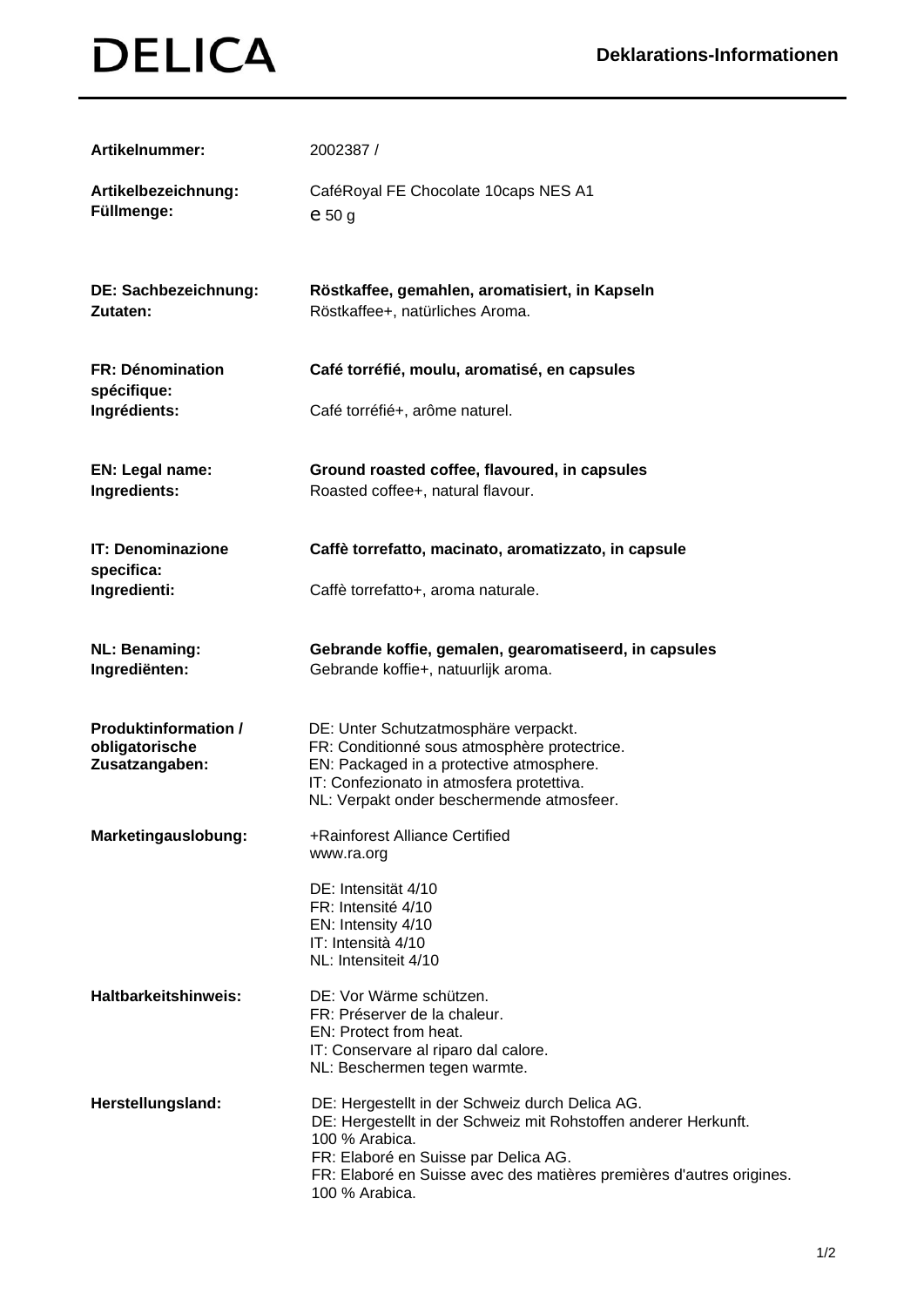|                  | EN: Made in Switzerland by Delica AG.<br>EN: Made in Switzerland with raw materials of other origin.<br>100 % Arabica.<br>IT: Prodotto in Svizzera da Delica AG.<br>IT: Prodotto in Svizzera con materie prime di altra origine.<br>100 % Arabica.<br>NL: Vervaardigd in Zwitserland door Delica AG.<br>NL: Vervaardigd in Zwitserland met grondstoffen van andere oorsprong.<br>100 % Arabica. |
|------------------|-------------------------------------------------------------------------------------------------------------------------------------------------------------------------------------------------------------------------------------------------------------------------------------------------------------------------------------------------------------------------------------------------|
| <b>Swissness</b> | ١a                                                                                                                                                                                                                                                                                                                                                                                              |
| Gültig ab:       | 15.10.2020                                                                                                                                                                                                                                                                                                                                                                                      |

**Visum:** SOW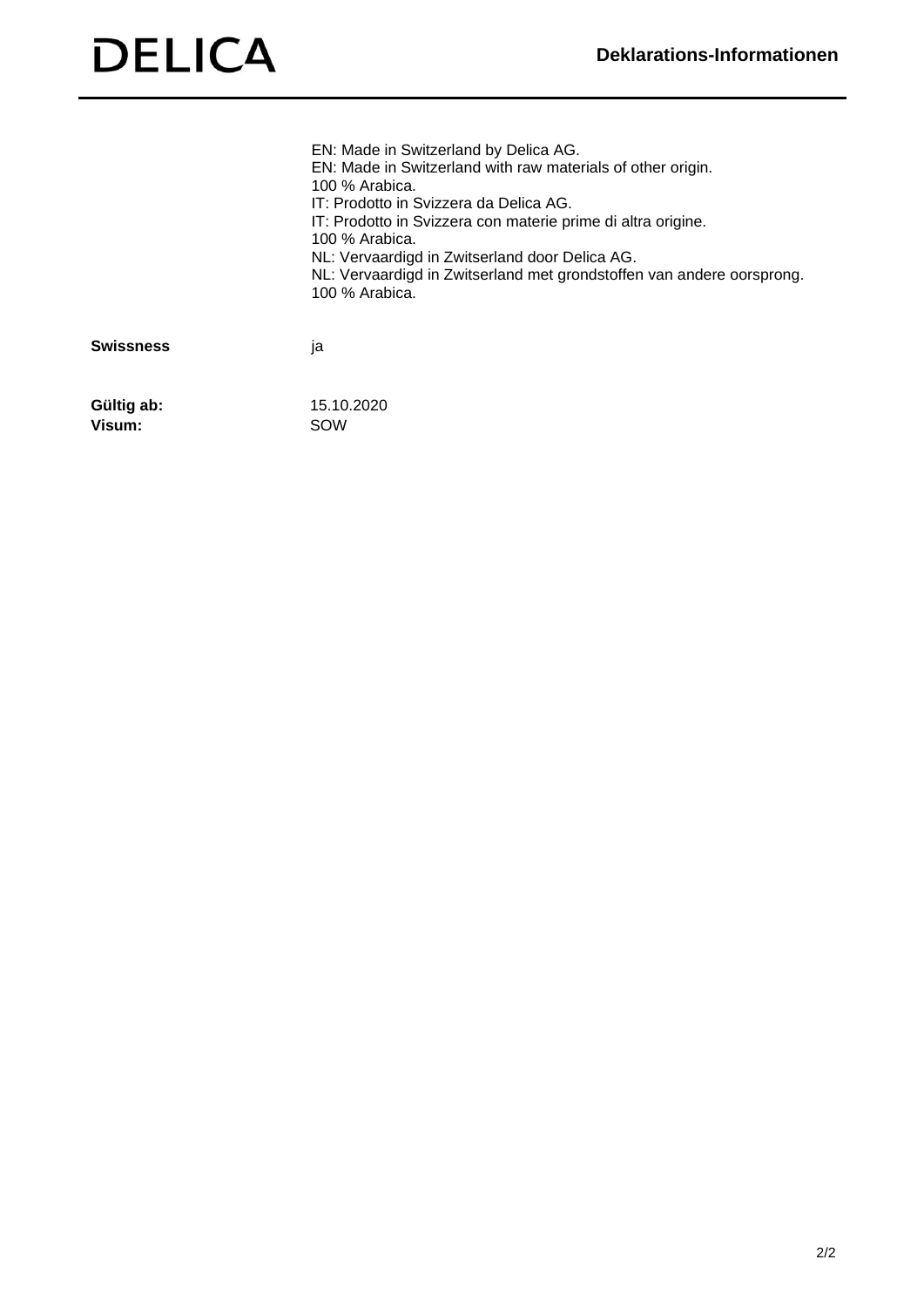| <b>Artikelnummer:</b><br>Bestimmungsländer:<br>Artikelbezeichnung:<br>Füllmenge:<br><b>EAN-Code:</b> | 2001786 /<br>AT DE CH FR NL GB<br>CaféRoyal FE Hazelnut 10caps NES A1<br>$e_{50}$ g<br>7617014189862                                                                                                                                                       |
|------------------------------------------------------------------------------------------------------|------------------------------------------------------------------------------------------------------------------------------------------------------------------------------------------------------------------------------------------------------------|
| DE: Sachbezeichnung:<br>Zutaten:                                                                     | Röstkaffee, gemahlen, aromatisiert, in Kapseln<br>Röstkaffee, Aroma.                                                                                                                                                                                       |
| <b>FR: Dénomination</b><br>spécifique:<br>Ingrédients:                                               | Café torréfié, moulu, aromatisé, en capsules<br>Café torréfié, arôme.                                                                                                                                                                                      |
| <b>NL: Benaming:</b><br>Ingrediënten:                                                                | Gebrande koffie, gemalen, gearomatiseerd, in capsules<br>Gebrande koffie, aroma.                                                                                                                                                                           |
| EN: Legal name:<br>Ingredients:                                                                      | Ground roasted coffee, flavoured, in capsules<br>Roasted coffee, flavour.                                                                                                                                                                                  |
| <b>Produktinformation /</b><br>obligatorische<br>Zusatzangaben:                                      | DE: Unter Schutzatmosphäre verpackt.<br>FR: Conditionné sous atmosphère protectrice.<br>NL: Verpakt onder beschermende atmosfeer.<br>EN: Packaged in a protective atmosphere.                                                                              |
| Labeling:                                                                                            | <b>UTZ Certified</b><br><b>UTZ Certified</b><br><b>UTZ Certified</b><br><b>UTZ Certified</b>                                                                                                                                                               |
| Marketingauslobung:                                                                                  | DE: Intensität 4 / 10<br>FR: Intensité 4 / 10<br>NL: Intensiteit 4 / 10<br>EN: Intenisty 4 / 10                                                                                                                                                            |
| <b>Haltbarkeitshinweis:</b>                                                                          | DE: Vor Wärme schützen.<br>FR: Préserver de la chaleur.<br>NL: Beschermen tegen warmte.<br>EN: Protect from heat.                                                                                                                                          |
| Herstellungsland:                                                                                    | DE: Hergestellt in der Schweiz durch Delica AG.<br>100 % Arabica.<br>FR: Elaboré en Suisse par Delica AG.<br>100 % Arabica.<br>NL: Vervaardigd in Zwitserland door Delica AG.<br>100 % Arabica.<br>EN: Made in Switzerland by Delica AG.<br>100 % Arabica. |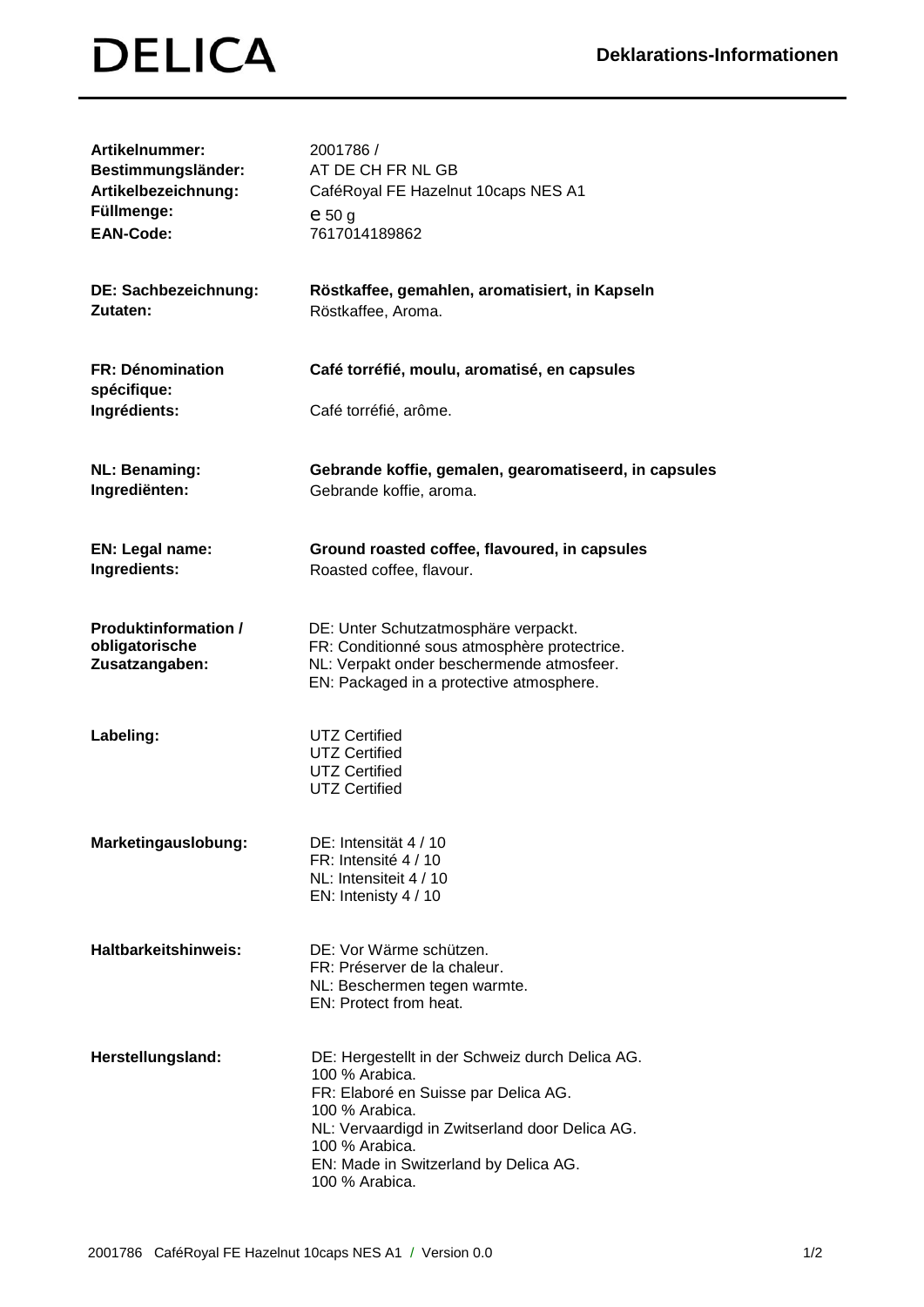

**Swissness** ja

Gültig ab: 27.07.2018 Visum: SHU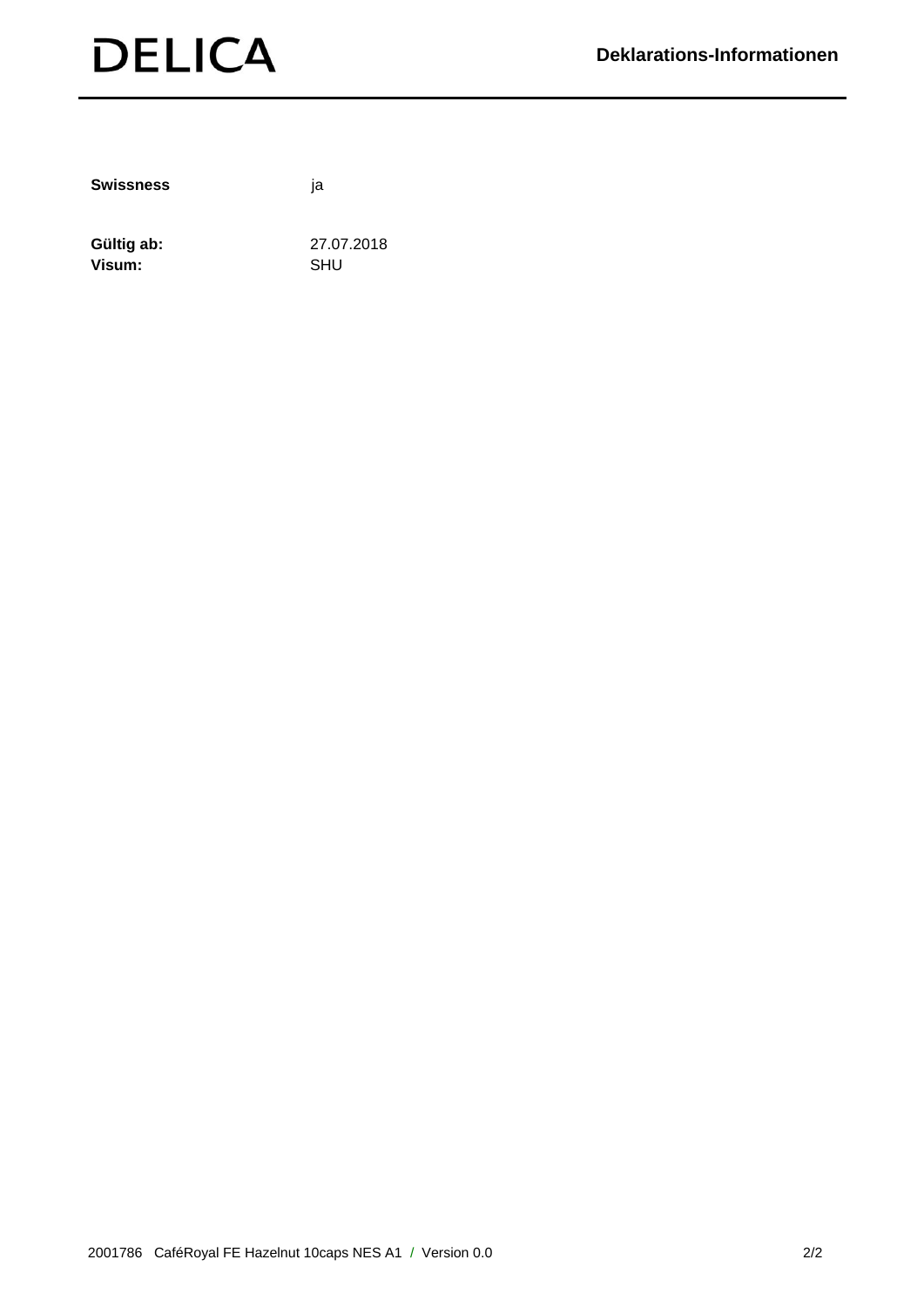| <b>Artikelnummer:</b><br>Bestimmungsländer:<br>Artikelbezeichnung:<br>Füllmenge:<br><b>EAN-Code:</b> | 2001784 /<br>DE AT CH FR NL GB<br>CaféRoyal FE Vanilla 10caps NES A1<br>$e_{50}$ g<br>7617014189824                                                                                                                                                        |
|------------------------------------------------------------------------------------------------------|------------------------------------------------------------------------------------------------------------------------------------------------------------------------------------------------------------------------------------------------------------|
| DE: Sachbezeichnung:<br>Zutaten:                                                                     | Röstkaffee, gemahlen, aromatisiert, in Kapseln<br>Röstkaffee, Aroma.                                                                                                                                                                                       |
| <b>FR: Dénomination</b><br>spécifique:<br>Ingrédients:                                               | Café torréfié, moulu, aromatisé, en capsules<br>Café torréfié, arôme.                                                                                                                                                                                      |
| <b>NL: Benaming:</b><br>Ingrediënten:                                                                | Gebrande koffie, gemalen, gearomatiseerd, in capsules<br>Gebrande koffie, aroma.                                                                                                                                                                           |
| EN: Legal name:<br>Ingredients:                                                                      | Ground roasted coffee, flavoured, in capsules<br>Roasted coffee, flavour.                                                                                                                                                                                  |
| <b>Produktinformation /</b><br>obligatorische<br>Zusatzangaben:                                      | DE: Unter Schutzatmosphäre verpackt.<br>FR: Conditionné sous atmosphère protectrice.<br>NL: Verpakt onder beschermende atmosfeer.<br>EN: Packaged in a protective atmosphere.                                                                              |
| Labeling:                                                                                            | <b>UTZ Certified</b><br><b>UTZ Certified</b><br><b>UTZ Certified</b><br><b>UTZ Certified</b>                                                                                                                                                               |
| Marketingauslobung:                                                                                  | DE: Intensität 4 / 10<br>FR: Intensité 4 / 10<br>NL: Intensiteit 4 / 10<br>EN: Intenisty 4 / 10                                                                                                                                                            |
| <b>Haltbarkeitshinweis:</b>                                                                          | DE: Vor Wärme schützen.<br>FR: Préserver de la chaleur.<br>NL: Beschermen tegen warmte.<br>EN: Protect from heat.                                                                                                                                          |
| Herstellungsland:                                                                                    | DE: Hergestellt in der Schweiz durch Delica AG.<br>100 % Arabica.<br>FR: Elaboré en Suisse par Delica AG.<br>100 % Arabica.<br>NL: Vervaardigd in Zwitserland door Delica AG.<br>100 % Arabica.<br>EN: Made in Switzerland by Delica AG.<br>100 % Arabica. |